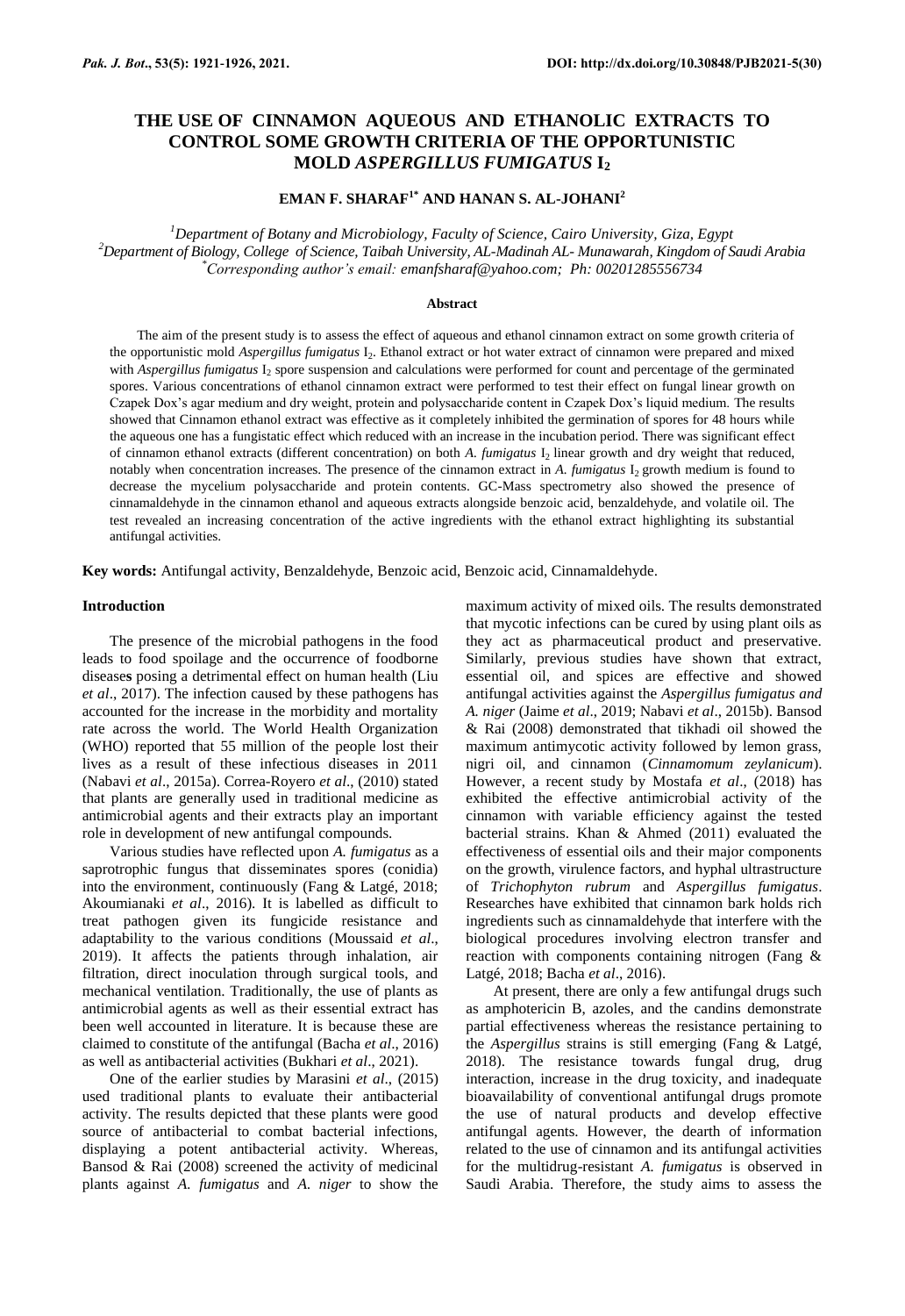effect of aqueous and ethanol cinnamon extract on some growth criteria of the opportunistic mold *Aspergillus fumigatus*. The results of the study are assumed to assists in the devising of an alternative for chemical fungicides treatment against the opportunistic *A. fumigatus* I<sub>2</sub>.

## **Materials and Methods**

**Plant samples and microorganisms:** The study included the samples of the cinnamon sticks that were collected from the local market of Al-Madinah Al-Munawarah. While, *Aspergillus fumigatus* I<sub>2</sub> and Czapek Dox Agar (HIMEDIA) were collected from the Microbiological Laboratory of the Biology Department, Taibah University. *Aspergillus fumigatus*  $I_2$  was confirmed by Raper & Fennell (1965) and El-Shafie (1996) to belong to genus Aspergillus. Czapek Dox Agar was used as culture medium to grow *Aspergillus fumigatus* I<sub>2</sub>.

**Plant extract preparation:** Initially, the cinnamon sticks were thoroughly washed in fresh water then completely dried at room temperature for 24 hours, ground to a fine powder and sterilized by passing through a 0.4-micron filter. They had standardized particle size. For hot aqueous extract, the 20gm powder was soaked into 100 ml sterile distilled water (20 percent). For collecting the hot aqueous extract, the solution left in a water bath at 60°C for 30 minutes. The suspended mixture was centrifuged at 5000 rpm for ten minutes, following its sterilization through Stericup filter (Sharaf & Abo Ellil, 2004).

The ethanol extract was prepared using the Varghese (1976) method. Twenty gram of plant powder was mixed in 100ml of the ethanol, left overnight and later filtered through Whatman filter paper No.1, which gave a concentration of 20 percent (w/v) (200 mg/ml). It was then centrifuged at 5000 rpm for ten minutes and the supernatant fluid was evaporated using rotary evaporator. The concentrated extracts were dissolved in dimethyl sulfoxide (10 percent) and were stored at -20°C (Hoque *et al*., 2008).

**Cinnamon extracts effect on spore germination:** The present study adopted similar method as performed by Sharma & Tripathi (2008) for performing the spore germination. A mixture of either aqueous extract or ethanol extract (0.1 ml) for cinnamon was mixed with 0.1ml *Aspergillus fumigatus* I<sub>2</sub> spore suspension (about 10<sup>6</sup> spores/ml). The mixture was placed in the Vantigian slides central cavity. The glass cover was spread on the slide, which was later incubated for 24 hours or 48 hours or 72 hours at 25 to 28ºC. After the incubation period ends, the lactophenol-cotton blue stain was fixed for each slide, which was observed for germination of spore under a microscope. The count and percentage of the germinated spores were computed. Distilled water or dimethyl sulfoxide was used for exerting control. The replicate slides (3) and microscopic fields (10) were examined. The cinnamon ethanol extract was selected for its prominent inhibitory activity on germination of *A.*   $f$ umigatus  $I_2$  spores as well as its comparison with the aqueous extract.

**Determination of the** *Aspergillus fumigatus* **I<sup>2</sup> growth criteria using cinnamon ethanol extract:** For linear growth determination, ethanol cinnamon was prepared using various concentrations (20 mg/ml, 40 mg/ml, 80 mg/ml, 120 mg/ml, 160 mg/ml, 180 mg/ml and 200 mg/ml). These were placed in a flask which contains Czapek Dox's agar medium in a melted and cooled form, and which was sterilized for fifteen minutes at 121°C. Following sterilization, the medium was left to solidify on the sterile Petri dishes at room temperature. The fungal disc was used for the central inoculation of the solidified medium where sterile cork borer (0.5 cm) was used to cut the edge of the *Aspergillus fumigatus* I<sub>2</sub> (five days old). The Petri dish was incubated at 28℃ for seven days, which were measured for linear growth for every two days. The triplicates approach was used for the treatment where the linear growth mean diameter was calculated after the fungal disc had been subtracted (Natheer, 2010).

In dry weighing, the cinnamon ethanol extract with different concentration (mg/l) (20, 40, 80, 120, 160, 180 and 200) was introduced in the flask which holds the Czapek Dox's medium in a liquid form which was then sterilized for 15 minutes at 121℃. After its cooling, the fungal disc was inoculated in every flask which was derived from the five day-old culture edge. The incubation time was 7 days at 28℃. The harvesting of the mycelia was performed, after incubation, which was filtered through Whatman filter paper (grade 6) and later washed. At 70°C, the drying of the mycelia occurred which was left overnight until completely dried, where mean and constant weight was calculated. The triplicate approach was adopted for treatments and where control was exerted without plant extract.

**Polysaccharide content:** For calculating the content of polysaccharide, the ethanol cinnamon (200 mg/ml) was introduced in the Czapek Dox's liquid medium flask (50ml) which was sterilized then incubated with the fungal disc taken from the five-day culture edge. The incubation of the flask was held for seven days at 28°C. The mycelia were gathered, washed, plotted, and dried to be used for the estimation of the polysaccharide content through Nelson solution. The control was conducted in Czapek Dox's liquid medium, which had no extract of plants.

**Protein content:** The impact of cinnamon ethanol extract on the *Aspergillus fumigatus* I<sub>2</sub> protein content was calculated. The fungal biomass used for polysaccharides estimations, helped in protein estimation through adaptation of the Bradford (1976) method in Giza Agricultural Research Center, Egypt.

**Cinnamon extracts phytochemical analysis:** Gaschromatography/mass spectrometry was used to conduct phytochemical analysis for both cinnamon aqueous and ethanolic extracts (Gerhardt *et al*., 1981; Stalikas, 2007). Clevenger's apparatus was used for the evaluation of the total volatile oil in cinnamon extracts using a hydro distillation of oils and oleoresins (Singh *et al*., 2007).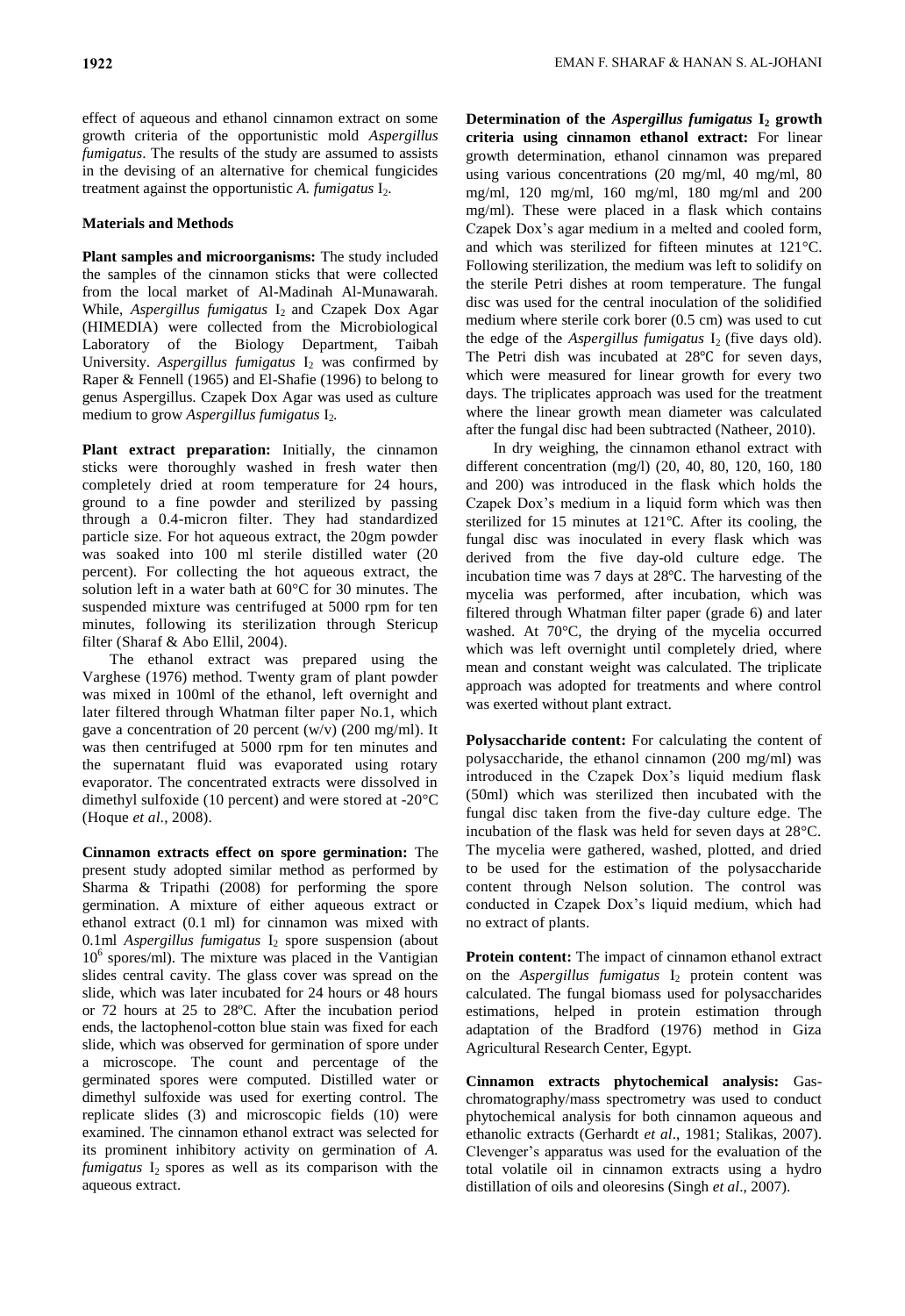#### **Data analysis**

The collected data were statistically analyzed using IBM SPSS Statistical Software. The study performed ANOVA (Analysis of variance) to determine the significant differences in the mean  $(p \le 0.05)$ .

#### **Results**

The impact of ethanol extract of cinnamon on spore germination of the *A. fumigatus* I<sub>2</sub> after being incubated for one (24 hours) to two days (48 hours) where no germination for the spores observed (Table 1). It was observed that incubations following 72 hours (3days), accounted for the spore's recovery following which germination started (7 percent). Whereas, the germination was found to be directly proportional to the increase of the incubation period for the aqueous cinnamon extract. The germination for the aqueous extract was low after 1 day (24 hours) with 2 percent which increased to 20 percent after 48 hours (2 days) and 31 percent after 72 hours (3 days).

The linear growth of  $A$ . *fumigatus*  $I_2$  in presence of different concentration for cinnamon ethanol extract is tested (Table 2). The linear growth increase with the increase of the incubation period for the seventh day of growth, though, it was substantially lower as compared to control values, from 20-80 mg/ml. The extract of cinnamon for the range 120 to 200 mg/ml had a linear growth complete inhibition following the fourth day of incubation. After this, incubation for 7 days was associated with decreased linear growth which was 12mm at 120 mg/ml, 7mm at 160 mg/ml, 5mm at 180 mg/ml and 2mm at 200 mg/ml, in contrast to the 90mm attained with control.

The impact of cinnamon extract on the *Aspergillus fumigatus* I<sub>2</sub> dry weight is exhibited in Table 3 after it was incubated for seven days at 28 °C. The dry weight results are consistent with the findings of the linear growth. The A. *fumigatus* I<sub>2</sub> mycelia dry weight reduces as an effect of the increase in extract concentration (Table 3). The increase in concentration of the ethanol extract led to the concomitant decrease in gaining the dry weight which reached its optimal at extract concentration for 200mg/ml when the dry weight was 0.02 g/50ml in comparison to the attained weight of the control (2.06 g/50ml).

Table 4 shows the influence of the cinnamon ethanol extract on the  $A$ . *fumigatus*  $I_2$  polysaccharide and protein. It shows that the total mycelia polysaccharide was impacted because of ethanol extract presence (200mg/ml) in the *A. fumigatus* I<sub>2</sub> growth medium. The values 178.2 mg/g was observed for polysaccharide whereas for the control (or untreated), it was 398.9 mg/g. Moreover, the protein content was 235.8 mg/g for treated sample while it was 300.0 mg/g for untreated (Table 4).

Cinnamon extracts (aqueous and ethanol) were evaluated using GC-Mass spectrometry to determine the presence of an active substance. Table 5 shows that cinnamon, cinnamaldehyde, benzoic acid, cinnamic acid, eugenol and benzaldehyde are the active ethanol extract components. The highest among the found components are cinnamaldehyde (58.681%), benzoic acid (5.480%), and benzaldehyde (2.228%). Whereas, the low amount was observed for cinnamic acid, eugenol, and cinnamon, i.e., 1.183%, 0.833%, 0.937%, respectively. However, anisol was not detected in the ethanol extract.

For the cinnamon aqueous solution extract, the presence of some components was recorded through the concentration level, which was generally low, excluding cinnamic acid (4.642%). The aqueous solution lacks two components, i.e., eugenol and cinnamon, while anisol was observed (4.149%). Both extracts ethanol and aqueous extract constitute of volatile oil, i.e., 2.15% and 1.95%, respectively.

**Table 1. Effect of cinnamon extracts (10% conc) on spore germination of** *A. fumigatus* **I<sup>2</sup> after different incubation periods.**

|                     | germination of A. <i>fumigums</i> 1 <sub>2</sub> after unfer ent incubation perfous. |       |                |                |
|---------------------|--------------------------------------------------------------------------------------|-------|----------------|----------------|
| <b>Spore</b>        | Control<br><b>Cinnamon</b>                                                           |       |                |                |
| germination $(\% )$ | <b>DMSO</b>                                                                          | Water | <b>Aqueous</b> | <b>Ethanol</b> |
| $1$ day $(24h)$     | 50                                                                                   | 53    |                | 0.0            |
| $2$ days $(48h)$    | 73                                                                                   | 76    | 20             | 0.0            |
| 3 days (72h)        |                                                                                      | 100   |                |                |

**Table 2. Effect of cinnamon ethanol extract (different concentration) on linear growth (mm) of** *A. fumigatus* **I<sup>2</sup> after incubation at 28°C.**

|                                     | Linear growth (mm)     |    |    |
|-------------------------------------|------------------------|----|----|
| Ethanol cinnamon extract<br>(mg/ml) | <b>Incubation days</b> |    |    |
|                                     | 2                      |    | 7  |
| Control (DMSO)                      | 38                     | 48 | 90 |
| 20                                  | 17                     | 22 | 34 |
| 40                                  | 11                     | 14 | 25 |
| 80                                  | 9                      | 12 | 17 |
| 120                                 |                        |    | 12 |
| 160                                 |                        |    | 7  |
| 180                                 |                        |    | 5  |
| 200                                 |                        |    | 2  |

- Represents no growth

L.S.D. at 5 percent: 1.2

\*The mean diameter of linear growth was calculated after inoculums disc subtraction

**Table 3. Effect of cinnamon ethanol extract (different concentration) on the dry weight of** *A. fumigatus* **I2.**

| Cinnamon ethanol extract<br>(mg/ml) | Increase in dry weight<br>(from initial mass/inoculum) |
|-------------------------------------|--------------------------------------------------------|
| Control (untreated fungus)          | 2.06                                                   |
| 20                                  | 1.10                                                   |
| 40                                  | 0.91                                                   |
| 80                                  | 0.63                                                   |
| 120                                 | 0.27                                                   |
| 160                                 | 0.15                                                   |
| 180                                 | 0.06                                                   |
| 200                                 | 0.02                                                   |

L.S.D. at 5 percent: 0.035

**Table 4. Cinnamon ethanol extract effect on the** *A. fumigatus*  **I2 polysaccharide and protein content.**

| A. fumigatus biomass | <b>Total polysaccharide</b><br>(mg/g) | <b>Total protein</b><br>(mg/g) |
|----------------------|---------------------------------------|--------------------------------|
| Treated              | 178.2                                 | 235.8                          |
| Control (untreated)  | 398.9                                 | 300.0                          |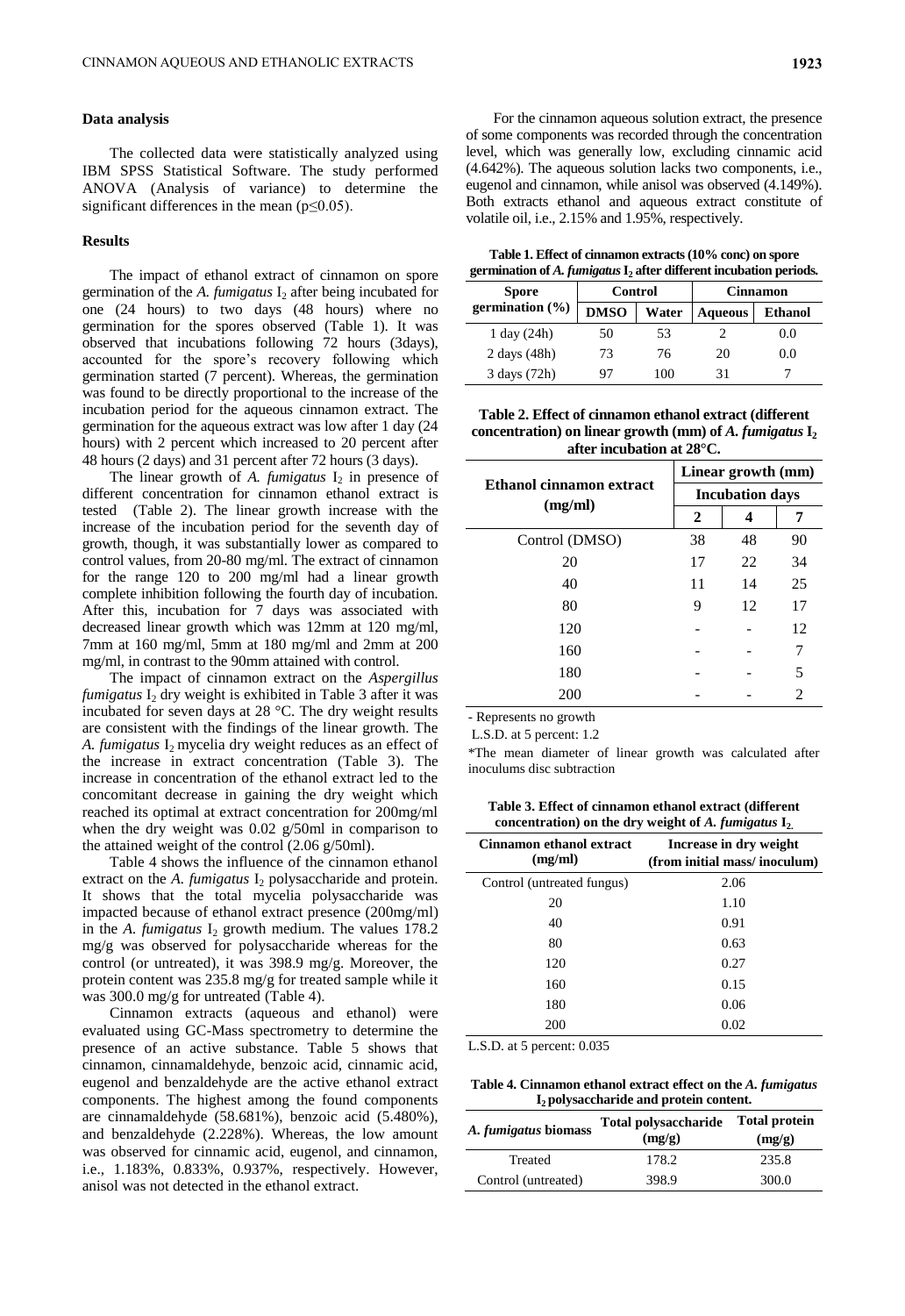**Table 5. Cinnamon extracts active ingredients and volatile oil.**

| Ethanol<br>0.937<br>1.183 | <b>Aqueous</b><br>0.0<br>4.642 |
|---------------------------|--------------------------------|
|                           |                                |
|                           |                                |
|                           |                                |
| 58.681                    | 48.226                         |
| 2.228                     | 2.011                          |
| 5.480                     | 4.149                          |
| 0.833                     | 0.0                            |
| 2.15                      | 1.95                           |
| 0.0                       | 4.149                          |
|                           |                                |

### **Discussion**

The present study assessed the impact of cinnamon extract (aqueous and ethanol) on the growth criteria of the *A. fumigatus* I<sub>2</sub>. The findings of the study provide promising results by showing remarkable antimicrobial activity by the ethanol extract. These results are found consistent with the recent study of Zhang *et al*., (2016), who demonstrated the effectiveness of the cinnamon essential oil on membrane integrity and membrane permeability causing cell damage. Various other researches have also highlighted the antifungal activities of the cinnamon extracts (Correa-Royero *et al*., 2010; Sibi *et al*., 2013). For instance, Correa-Royero *et al*., (2010) showed that cinnamon oil extracts improved formulations, stimulated toxicity, and determined optimal concentrations for clinical applications of drugs. Similarly, Sibi *et al*., (2013) narrated that methanolic extracts increase rate for fungal killing, decrease the therapy time, mitigate the drug resistance, expand the spectrum activities, and decline the level of drug toxicity.

The present study also revealed that cinnamon aqueous or ethanol extracts significantly inhibit *A.*   $f$ umigatus  $I_2$  spore germination at a variable time interval where the ethanol one was more effective. Likely, Sana & Ghori (2012) and Husain *et al*., (2108) reported the ethanol extract of cinnamon more active as antimicrobial compound than the aqueous one. A fungistatic effect was exerted by aqueous extract of cinnamon on the spore germination, which was decreased as the time interval increased. López Meneses *et al*., (2017) and Sharma & Tripathi (2008) has also reported the *Cinnamon Zeylanicium*  suppressive effect on the fungi spore germination, which was found to be dependent upon dose. The use of essential oil, notably *Cinnamomum zeylanicum* was found to inhibit the mold growth. This highlights the strong inhibitory effect of *Cinnamomum zeylanicum* on the growth and spore germination of the pathogenic *Aspergillus* species, which accounts for damaging and changing cell morphology (Correa-Royero *et al*., 2010). Like the present study, Salma *et al*., (2019) confirmed the inhibitory activity of Cinnamon bark ethanol extract against *Staphylococcus aureus* and *E. coli,* more on the former species.

The current study also assessed the different cinnamon ethanol extract concentration to evaluate their direct effect on the *Aspergillus fumigatus* I<sub>2</sub> linear growth. The findings revealed that as the concentration increases, the fungistatic effect on linear growth decreased at all intervals, i.e., 2 days, 4 days, and 7 days. The highest and complete fungicidal effect was observed at the 120 mg/ml to 200 mg/ml following four days incubation. However, the increase in the incubation period accounted for 7 days of growth reported a linear growth of 2mm as compared to 90mm for the controlled values. Similarly, significant inhibition was observed for the cinnamon ethanoldependent on the concentration, where the maximum inhibition was reached at 200mg/ml when the quantity of dry weight is 0.02 g/50ml in contrast to the control 2.06 g/50ml. These are consistent with the study of Hashim *et al*., (2008), stating that high concentrations of *Cinnamomum zeylanicum* inhibit the growth of *Aspergillus flavus* (100%) mycelium. Pundir & Jain (2010) related the fungistatic or fungicidal action of cinnamon to cytoplasm granulation, cell membrane rupture and cell enzymes suppression.

The present study also revealed the impact of cinnamon ethanol extract on *A. fumigatus* I<sub>2</sub> polysaccharide and protein content. The treatment with the cinnamon ethanol extract showed a reduction in the protein (235.8 mg/g) and polysaccharide component (178.2 mg/g). This is corroborated by Khan & Ahmed (2011) study which examined the *Aspergillus fumigatus*  and *Trichophyton rubrum* cellular membrane morphological changes along with endomembranous structures after being treated with cinnamon oil using electron microscopy.

In the present study, the cinnamon extract (ethanol and aqueous) was also assessed for its active component using GC-MS detection. The presence of cinnamaldehyde was found to be highest in cinnamon (ethanol and aqueous extract), though its higher concentration was found in the ethanol extract. Moreover, in the present study benzoic acid, cinnamic acid, and volatile oil were detected in ethanol and aqueous extract, more in the former extract. The findings show that cinnamon bark antimicrobial component was more soluble in ethanol as compared to aqueous extract. Also, ethanol extracts constituted of cinnamon and eugenol, whereas aqueous extract only had anisol. These findings are corroborated by the previous findings of Mukhtar & Ghori (2012).

The cinnamaldehyde in cinnamon was described as the strongest highly electronegative antifungal compound that hinders electron transfer processes and interferes with synthesis of protein and nucleic acids so inhibit the microbial growth (Gupta *et al*., 2008) and also inhibits the amino acid decarboxylase activity (Wendakoon & sakaguchi ,1995).

The findings of the present study suggest that cinnamon extract serves as promising antifungal agents which can help overcome toxicity, examine optimal concentration as well as clinical applications. It also suggests that future studies can examine its use by comparing with the currently used drugs or alongside it.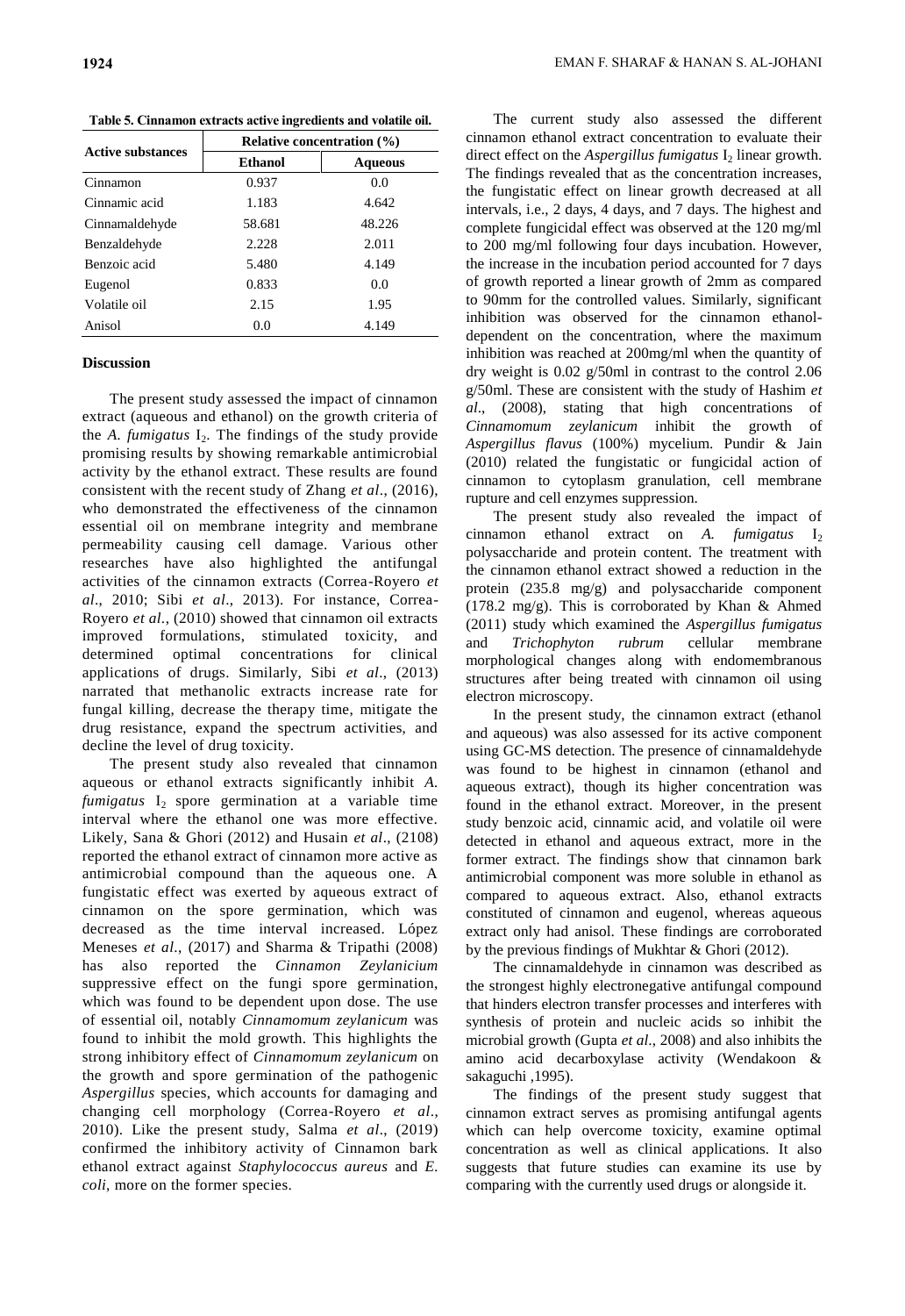### **Conclusion**

The study assessed the effect of aqueous and ethanol cinnamon extract for their antifungal activity for fighting against the *Aspergillus fumigatus* I<sub>2</sub> (an opportunistic fungus). The tests carried out in the study reveal promising results where the remarkable antimicrobial activity was found by the ethanol extract. Due to cinnamon ethanol extract strong antifungal activity, the fungus growth criteria were found to decline inclusive of the spore germination, polysaccharides, and protein content. The results of the study concluded that cinnamon extract could be used as a form of green remedy, in comparison to chemical drugs. Moreover, these offer the added benefit of being eco-friendly and cheap as compared to chemical drugs that may impose hazardous effect.

#### **References**

- Akoumianaki, T., I. Kyrmizi, I. Valsecchi, M.S. Gresnigt, G. Samonis, E. Drakos, D. Boumpas, L. Muszkieta, M.C. Prevost, D.P. Kontoyiannis, T. Chavakis, M.G. Netea, F.L. van de Veerdonk, A.A. Brakhage, J. El-Benna, A. Beauvais, J.P. Latge and G. Chamilos. 2016. Aspergillus cell wall melanin blocks LC3-associated phagocytosis to promote pathogenicity. *Cell Host. Microb*., 19(1): 79-90.
- Bacha, K., Y. Tariku, F. Gebreyesus, S. Zerihun, A. Mohammed, N. Weiland-Bräuer, R.A. Schmitz and M. Mulat. 2016. Antimicrobial and anti-Quorum Sensing activities of selected medicinal plants of Ethiopia: Implication for development of potent antimicrobial agents. *BMC Microbiol*., 16(1): 139.
- Bansod, S. and M. Rai. 2008. Antifungal activity of essential oils from Indian medicinal plants against human pathogenic *Aspergillus fumigatus* and *A. Niger*. *WJMS*., 3(2): 81-88.
- Bradford, M.M. 1976. A rapid and sensitive method for the quantitation of microgram quantities of protein utilizing the principle of protein-dye binding. *Anal. Biochem*., 72(1-2): 248-254.
- Bukhari, S., G. Mustafa, S. Bashir, M. Tahir and F. Anjum 2021. *In vitro* biological evaluation and DNA damage protection activities of *Cotoneaster afghanicus* G.Klotz and *Tamarix arceuthoides* Bunge extracts. *Pak. J. Bot*., 53(1): 197-202.
- Correa-Royero, J., V. Tangarife, C. Durán, E. Stashenko and A. Mesa-Arango. 2010. *In vitro* antifungal activity and cytotoxic effect of essential oils and extracts of medicinal and aromatic plants against *Candida krusei* and *Aspergillus fumigatus*. *Rev Bras Farmacogn*., 20(5): 734-741.
- El-Shafie, A.K. 1996. Soil fungi in Qatar and other Arab countries. *Econ. Bot*., 50(2): 242-242.
- Fang, W. and J.P. Latgé. 2018. Microbe Profile: Aspergillus fumigatus: a saprotrophic and opportunistic fungal pathogen. *Microbiol*., 164(8): 1009.
- Gerhardt, P., R.G.E. Murray, R.N. Costilow, E.W. Nester, W.A. Wood, N.R. Krieg and G.B. Phillips. 1981. *Manual of Methods for General Bacteriology*., 415-416.
- Gupta, C., A.P. Garg, R.C. Uniyal and A. Kumariz. 2008. Comparative analysis of the antimicrobial activity of cinnamon oil and cinnamon extract on some food-borne microbes. *Afr. J. Microbiol. Res*., 2(9): 247-251.
- Hashim, K.J., W.H. Ali and M.I. Qaisi. 2008. Inhibitory effect of *Cinnamomum zeylanicum* oil extract on *Aspergillus flavus* growth and aflatoxin b1 production. *Iraq. J. Sci*., 49(1): 74-85.
- Hoque, M.M., M.L. Bari, V.K. Juneja and S. Kawamoto. 2008. Antimicrobial activity of cloves and cinnamon extracts against food borne pathogens and spoilage bacteria and inactivation of Listeria monocytogenes in ground chicken meat with their essential oils. *Food Res. Inst*., 72: 9-21.
- Husain, I., R. Ahmad, A. Chandra, S.T. Raza, Y. Shukla and F. Mahdi. 2018. Phytochemical characterization and biological activity evaluation of ethanolic extract of *Cinnamomum zeylanicum*. *J Ethnopharmacol*., 219: 110-116.
- Jaime, O.Y., A.L. Yap, A.A. Tuason, C.C. Tan, H.T. Tan, L.V. Tan and I.C. Torres. 2019. Antifungal activity of crude glycolated extracts of *Solanum tuberosum* L. (White Potato) peelings against candida and *Aspergillus* species. *Acta Med. Philipp*., 53(1): 68.
- Khan, M.S.A. and I. Ahmad. 2011. *In vitro* antifungal, antielastase and anti-keratinase activity of essential oils of Cinnamomum, Syzygium and Cymbopogon-species against *Aspergillus fumigatus* and *Trichophyton rubrum*. *Phytomed*., 19(1): 48-55.
- Liu, Q., X. Meng, Y. Li, C.N. Zhao, G.Y. Tang and H.B. Li. 2017. Antibacterial and antifungal activities of spices. *Int. J. Mol. Sci*., 18(6): 1283.
- López Meneses, A.K., R. I. Sánchez-Mariñez, E. A. Quintana-Obregón, N. V. Parra-Vergara, G. A. González-Aguilar, C. M. López-Saiz and M.O. Cortez-Rocha. 2017. *In vitro* antifungal activity of essential oils and major components against fungi plant pathogens. *J. Phytopathol*., 165(4): 232-237.
- Marasini, B.P., P. Baral, P. Aryal, K.R. Ghimire, S. Neupane, N. Dahal and K. Shrestha. 2015. Evaluation of the antibacterial activity of some traditionally used medicinal plants against human pathogenic bacteria. *Bio. Med. Res. Int.*, 1-6.
- Mostafa, A.A., A.A. Al-Askar, K.S. Almaary, T.M. Dawoud, E N. Sholkamy and M.M. Bakri. 2018. Antimicrobial activity of some plant extracts against bacterial strains causing food poisoning diseases. *Saudi J. Biol. Sci*., 25(2): 361-366. doi: 10.1016/j.sjbs.2017.02.004
- Moussaid, F., Y. El Atki, A. El Barnossi, A. Abdellaoui and A.I. Housseini. 2019. *In vitro* antifungal activity of *Cinnamum Burmannii* and *Cuminum cyminum* essential oils against two nosocomial strains of *Aspergillus Fumigatus*. *J. Pharm. Sci. Res*., 11(3): 718-720.
- Mukhtar, S. and I. Ghori. 2012. Antibacterial activity of aqueous and ethanolic extracts of garlic, cinnamon and turmeric against *Escherichia coli* ATCC 25922 and *Bacillus subtilis* DSM 3256. *Int. J. Appl. Biol. Pharm*., 3(2): 131-136.
- Nabavi, S., A. Di Lorenzo, M. Izadi, E. Sobarzo-Sánchez, M. Daglia and S. Nabavi. 2015b. Antibacterial effects of cinnamon: From farm to food, cosmetic and pharmaceutical industries. *Nutrients*., 7, 7729-7748. doi: 10.3390/nu7095359
- Nabavi, S.M., A. Marchese, M. Izadi, V. Curti, M. Daglia and S.F. Nabavi, 2015a. Plants belonging to the genus Thymus as antibacterial agents: From farm to pharmacy. *Food Chem*., 173: 339-347. doi: 10.1016/j.foodchem.2014.10.042
- Natheer, S.E. 2010. Antimicrobial and biochemical analysis of some spices extracts against food spoilage pathogens. *Int. J. Food Safety*., 12: 71-75.
- Pundir, R.K. and P. Jain. 2010. Antifungal activity of twenty two ethanolic plant extracts against food-associated fungi. *J. Pharm. Res*., 3(1): 506-510.
- Raper, K.B. and D.I. Fennell. 1965. The Genus Aspergillus. Williams and Wilkins, Baltimore.
- Salma, U, S.K. Saha, S. Sultana, S.M. Ahmed, S.D. Haque and S. Mostaqim. 2019. The antibacterial activity of ethanolic extract of Cinnamon (*Cinnamomum zeylanicum*) against two food borne pathogens: *Staphylococcus Aureus* and *Escherichia Coli*. *Mymensingh Med.,* 28(4):767-772